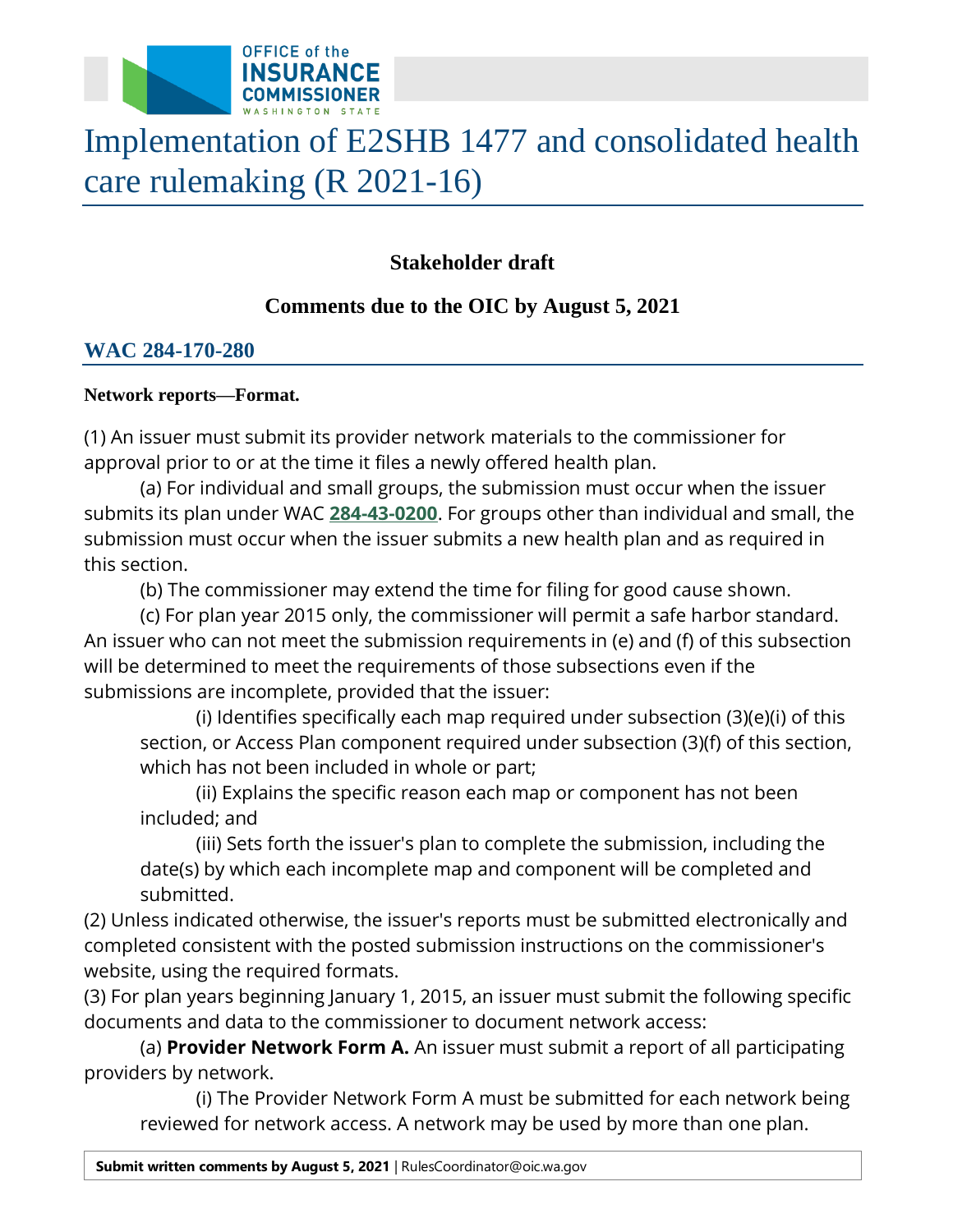(ii) An issuer must indicate whether a provider is an essential community provider as instructed in the commissioner's Provider Network Form A instructions.

 (iii) An issuer must submit an updated, accurate Provider Network Form A on a monthly basis by the 5th of each month for each network and when a material change in the network occurs as described in subchapter B.

(iv) Filing of this data satisfies the reporting requirements of RCW **[48.44.080](http://app.leg.wa.gov/RCW/default.aspx?cite=48.44.080)** and the requirements of RCW **[48.46.030](http://app.leg.wa.gov/RCW/default.aspx?cite=48.46.030)** relating to filing of notices that describe changes in the provider network.

 Provider Network Form A submission a certification that the provider directory posted on month. A certification signed by an officer of the issuer must confirm that the provider (b) **Provider directory certification.** An issuer must submit at the time of each the issuer's website is specific to each plan, accurate as of the last date of the prior directory contains only providers and facilities with which the issuer has a signed contract that is in effect on the date of the certification.

 submit a weekly report that will detail the health plans compliance with next day appointment access. (c) **988 Crisis Hotline Appointment Form D report**. Health plans issued or renewed on or after January 1, 2023, must make next-day appointments available to enrollees experiencing urgent, symptomatic behavioral health conditions to receive covered behavioral health services. Beginning on January 7, 2023, health plans must

(i) The report is due each Friday except on state or federal recognized holidays and in such situations the report is due the following Monday preceding the holiday.

 (ii) The report must contain all data items shown in and conform to the available from the commissioner. format of the 988 Crisis Hotline Appointment Form D report prescribed by and

- carrier will still utilize and submit the report to attest that no requests (A) If a carrier has not received any next day appointment requests, the were received during the filing timeframe.
- appointments, the carrier's report will include, but is not limited to, by county, available appointments, appointments accessed, number of appointments where the scheduling timeframe was met within 1 (B) If a carrier has received a request or several requests for next day data to identify the health carrier's name, network name, service area day, number of appointments where the scheduling timeframe was not met within 1 day and an explanation for not meeting the timeframe.

 (iii) For purposes of this report, urgent symptomatic behavioral health conditions will have the same meaning as E2SHB 1477 (this bill number to be replaced with codification in RCW [71.24.XX](https://71.24.XX) when bill is codified) or as established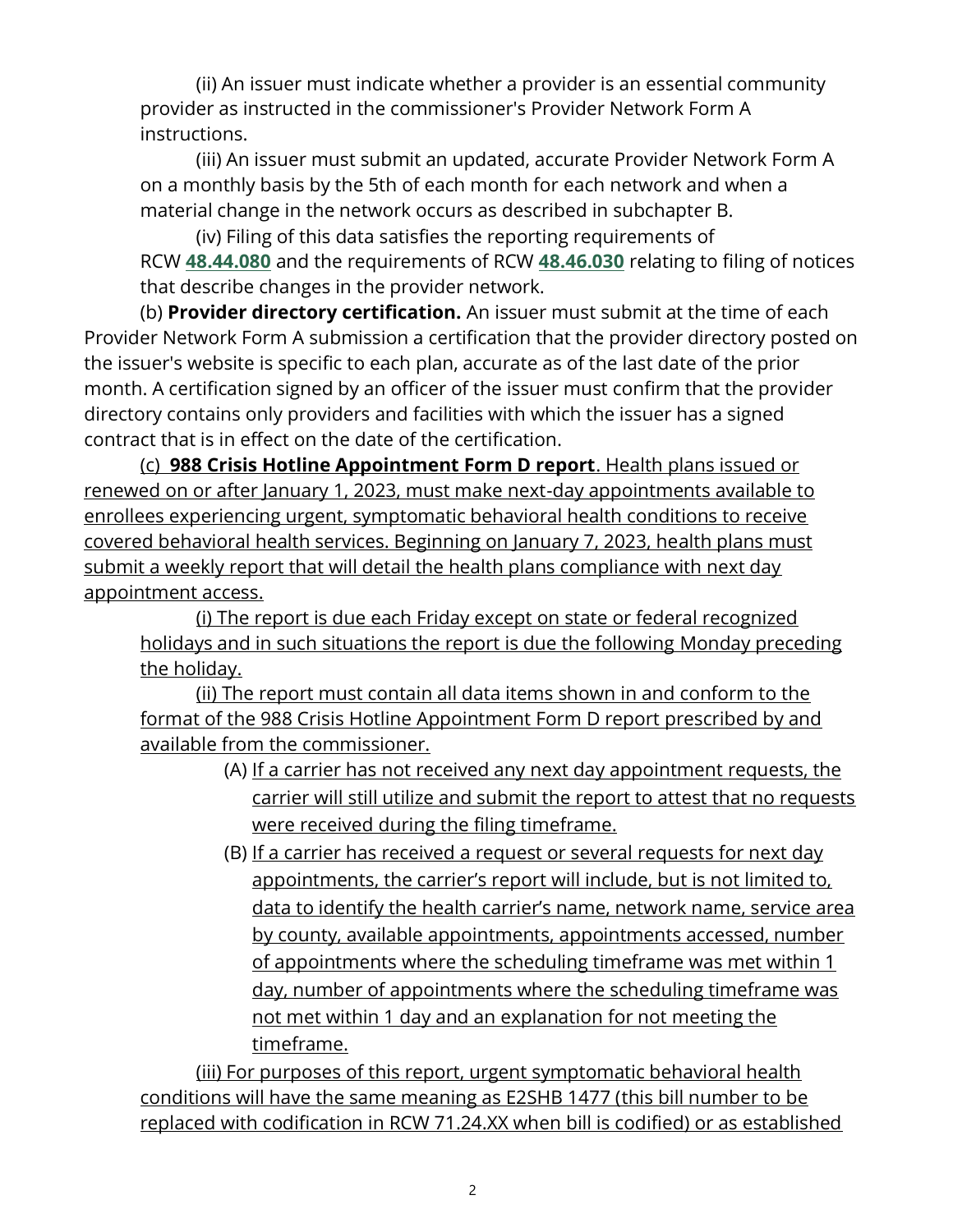by the National Suicide Hotline Designation Act of 2020 and federal communications rules adopted July 16, 2020.

(d) **Network Enrollment Form B.** The Network Enrollment Form B report provides the commissioner with an issuer's count of total covered lives for the prior year, during each month of the year, for each health plan by county.

 (i) The report must be submitted for each network as a separate report. The Enrollment Form B prescribed by and available from the commissioner. report must contain all data items shown in and conform to the format of Network

(ii) An issuer must submit this report by March 31st of each year.

 after January 1, 2015, alternate access delivery requests must be submitted when an (e) **Alternate Access Delivery Request Form C.** For plan years that begin on or issuer's network meets one or more of the criteria in WAC **[284-170-200](https://apps.leg.wa.gov/wac/default.aspx?cite=284-170-200)** (15)(a) through (d). Alternate access delivery requests must be submitted to the commissioner using the Alternate Access Delivery Request Form C.

 (i) The Alternate Access Delivery Request Form C submission must address the following areas, and may include other additional information as requested by the commissioner:

(A) A description of the specific issues the alternate access delivery system is intended to address, accompanied by supporting data describing how the alternate access delivery system ensures that enrollees have reasonable access to sufficient providers and facilities, by number and type, for covered services;

(B) A description and schedule of cost-sharing requirements for providers that fall under the alternate access delivery system;

(C) The issuer's proposed method of noting on its provider directory how an enrollee can access provider types under the alternate access delivery system;

(D) The issuer's marketing plan to accommodate the time period that the alternate access delivery system is in effect, and specifically describe how it impacts current and future enrollment and for what period of time;

(ii) Provider Network Form A and Network Enrollment Form B submissions are required in relation to an alternate access delivery system on the basis described in subsections (1) and (2) of this section.

 approval but prior to the health product's effective date, an alternate access delivery (iii) If a network becomes unable to meet the network access standards after request must include a timeline to bring the network into full compliance with this subchapter.

#### (f) **Geographic Network Reports.**

(i) The geographic mapping criteria outlined below are minimum requirements and will be considered in conjunction with the standards set forth in WAC **[284-170-200](https://apps.leg.wa.gov/wac/default.aspx?cite=284-170-200)** and **[284-170-310](https://apps.leg.wa.gov/wac/default.aspx?cite=284-170-310)**. One map for each of the following provider types must be submitted: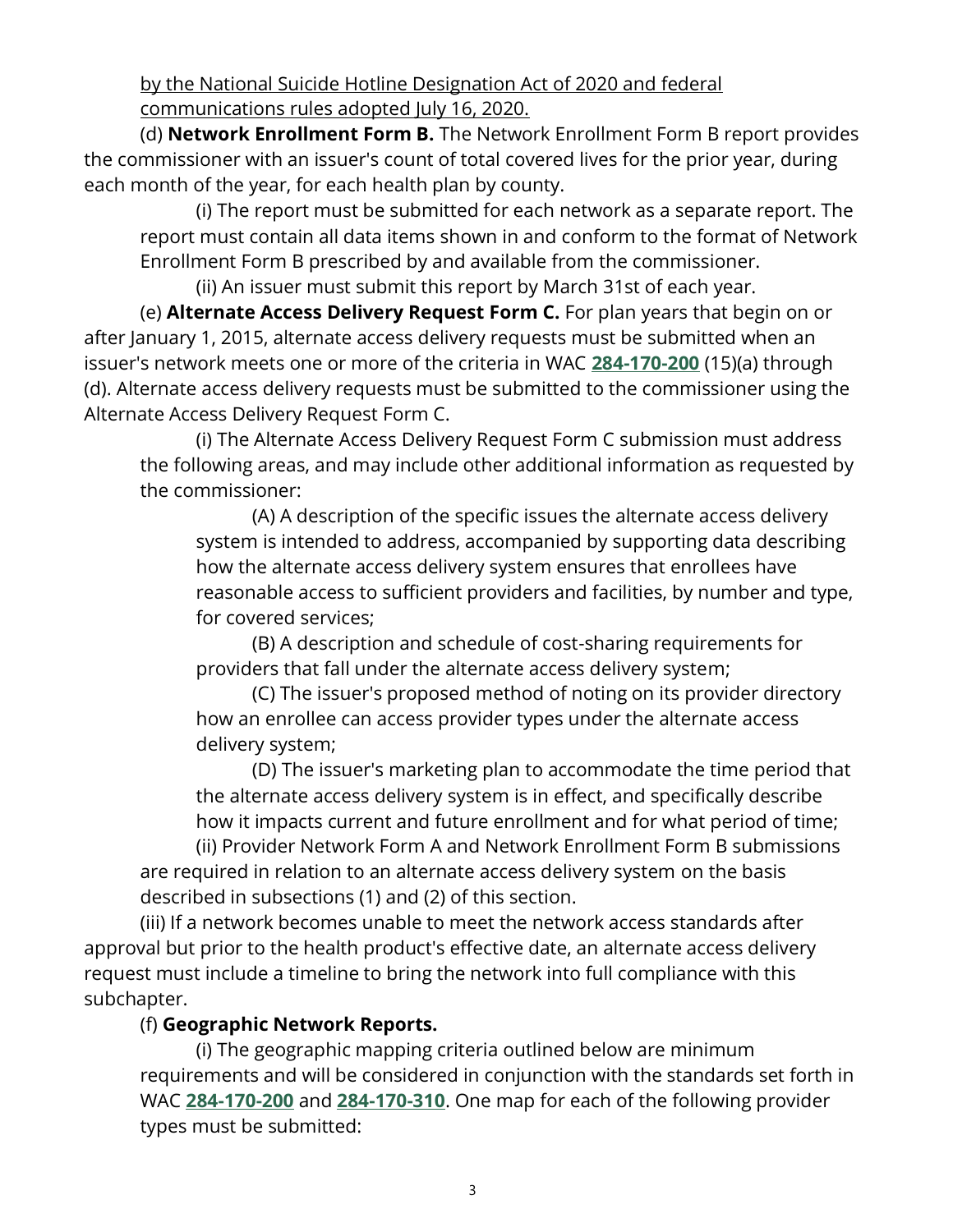(A) Hospital and emergency services. Map must identify provider locations, and demonstrate that each enrollee in the service area has access within thirty minutes in an urban area and sixty minutes in a rural area from either their residence or workplace to general hospital facilities including emergency services.

 type selected must have a license under Title **[18](http://app.leg.wa.gov/RCW/default.aspx?cite=18)** RCW that includes primary (B) Primary care providers. Map must demonstrate that eighty percent of the enrollees in the service area have access within thirty miles in an urban area and sixty miles in a rural area from either their residence or workplace to a primary care provider with an open practice. The provider care services in the scope of license.

 workers, and mental health nurse practitioners, the map must demonstrate that eighty percent of the enrollees in the service area have access to a health providers and substance use disorder providers, the map must voluntary and involuntary inpatient mental health and substance use treatment, and behavioral therapy. If one of the types of specialty providers (C) Mental health and substance use disorder providers. For general mental health providers, such as licensed psychiatrists, psychologists, social mental health provider within thirty miles in an urban area and sixty miles in a rural area from either their residence or workplace. For specialty mental demonstrate that eighty percent of the enrollees have access to the following types of service provider or facility: Evaluation and treatment, disorder treatment, outpatient mental health and substance use disorder is not available as required above, the issuer must propose an alternate access delivery system to meet this requirement.

 Title **[18](http://app.leg.wa.gov/RCW/default.aspx?cite=18)** RCW includes pediatric services in the scope of license. This access must be within thirty miles in an urban area and sixty miles in a rural area of area have access to pediatric specialty care within sixty miles in an urban pulmonology, rheumatology, hematology-oncology, perinatal medicine, (D) Pediatric services. For general pediatric services, the map must demonstrate that eighty percent of the covered children in the service area have access to a pediatrician or other provider whose license under their family or placement residence. For specialty pediatric services, the map must demonstrate that eighty percent of covered children in the service area and ninety miles in a rural area of their family or placement residence. The pediatric specialty types include, but are not limited to, nephrology, neurodevelopmental disabilities, cardiology, endocrinology, and gastroenterology.

 (E) Specialty services. An issuer must provide one map for the service of approved medical specialty boards. The map must demonstrate that eighty percent of the enrollees in the service area have access to an area for specialties found on the American Board of Medical Specialties list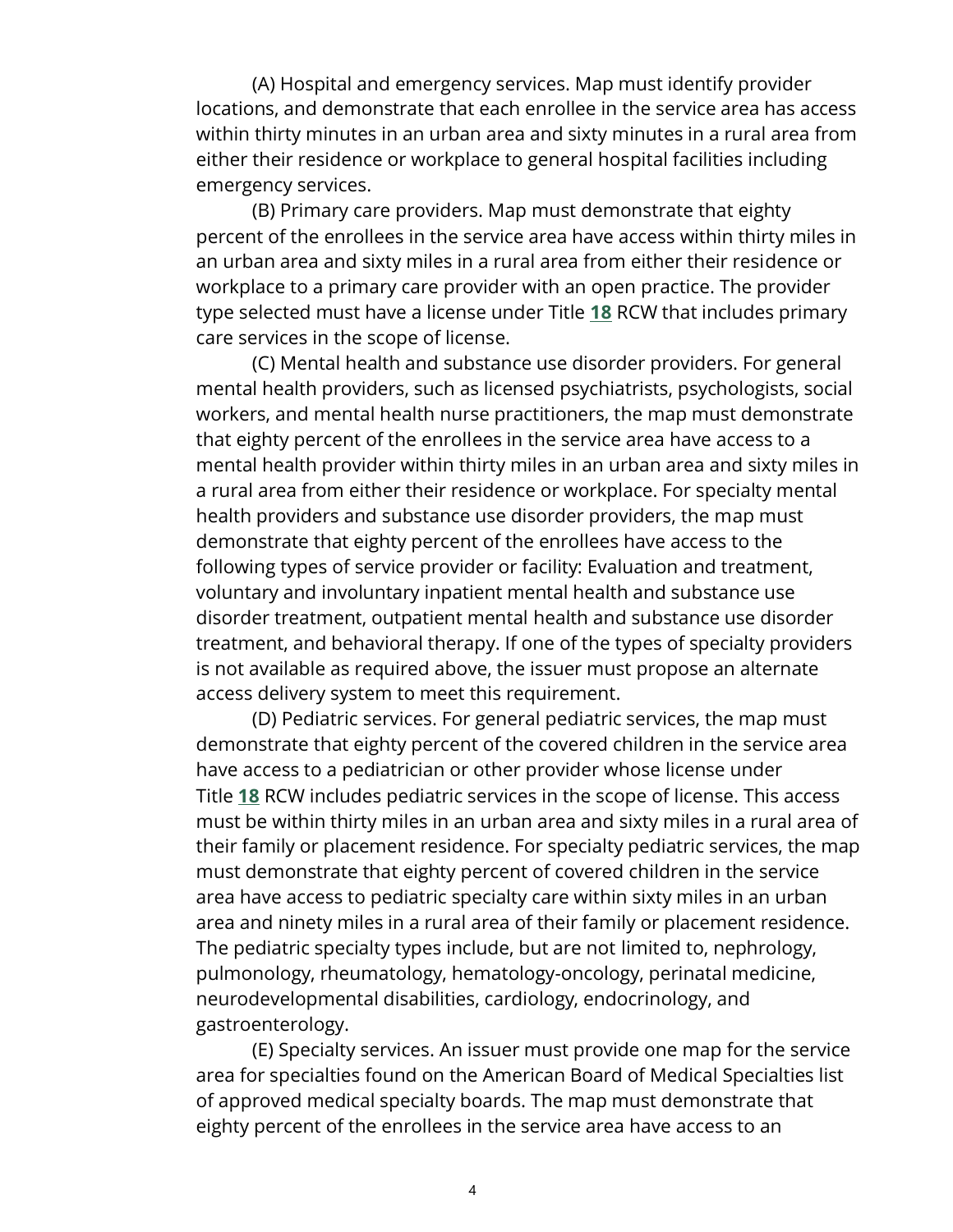adequate number of providers and facilities in each specialty. Subspecialties are subsumed on the map.

 (F) Therapy services. An issuer must provide one map that following types of providers within thirty miles in an urban area and sixty demonstrates that eighty percent of the enrollees have access to the miles in a rural area of their residence or workplace: Chiropractor, rehabilitative service providers and habilitative service providers.

(G) Home health, hospice, vision, and dental providers. An issuer must provide one map that identifies each provider or facility to which an enrollee has access in the service area for home health care, hospice, vision, and pediatric oral coverage, including allied dental professionals, dental therapists, dentists, and orthodontists.

 one map that demonstrates the geographic distribution of the pharmacy (H) Covered pharmacy dispensing services. An issuer must provide dispensing services within the service area. If a pharmacy benefit manager is used by the issuer, the issuer must establish that the specifically contracted pharmacy locations within the service area are available to enrollees through the pharmacy benefit manager.

(I) Essential community providers. An issuer must provide one map that demonstrates the geographic distribution of essential community providers, by type of provider or facility, within the service area. This requirement applies only to qualified health plans as certified in RCW **[43.71.065](http://app.leg.wa.gov/RCW/default.aspx?cite=43.71.065)**.

(ii) Each report must include the provider data points on each map, title the map as to the provider type or facility type it represents, include the network identification number the map applies to, and the name of each county included on the report.

 commissioner for review and approval, or when an alternate access delivery (iii) For plan years beginning January 1, 2015, and every year thereafter, an issuer must submit reports as required in subsection (1) of this section to the request is submitted.

 (g) **Access Plan.** An issuer must establish an access plan specific to each product that describes the issuer's strategy, policies, and procedures necessary to establishing, maintaining, and administering an adequate network.

 access plan must address: (i) At a minimum, the issuer's policies and procedures referenced in the

(A) Referral of enrollees out-of-network, including criteria for determining when an out-of-network referral is required or appropriate; (B) Copayment and coinsurance determination standards for

enrollees accessing care out-of-network;

(C) Standards of accessibility expressed in terms of objectives and minimum levels below which corrective action will be taken, including the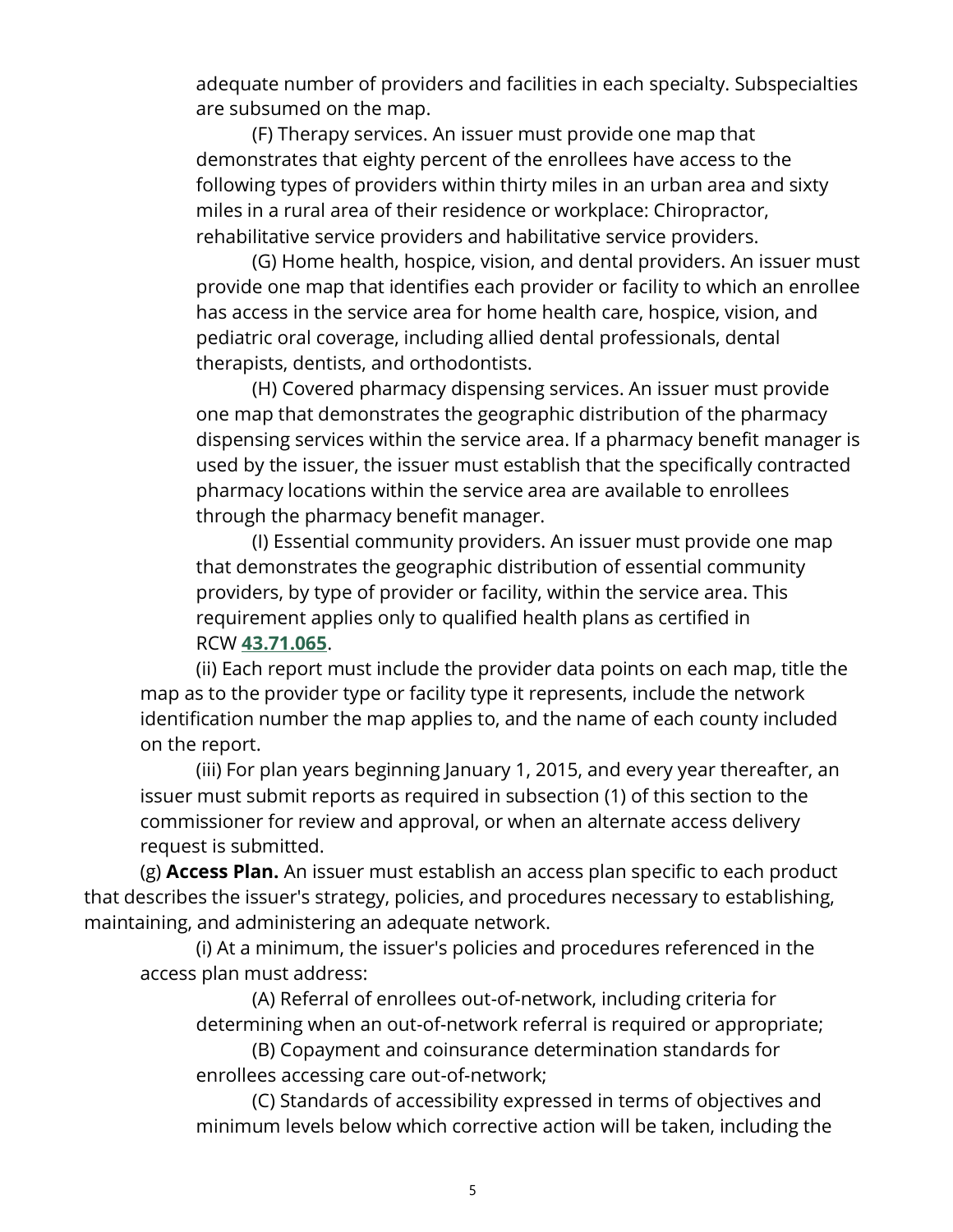proximity of specialists and hospitals to primary care sources, and a method and process for documentation confirming that access will not result in delay detrimental to health of enrollees;

(D) Monitoring policies and procedures for compliance, including tracking and documenting network capacity and availability;

(E) Standard hours of operation, and after-hours, for prior authorization, consumer and provider assistance, and claims adjudication;

(F) Triage and screening arrangements for prior authorization requests;

(G) Prior authorization processes that enrollees must follow, including the responsibilities and scope of use of nonlicensed staff to handle enrollee calls about prior authorization;

(H) Specific procedures and materials used to address the needs of enrollees with limited-English proficiency and literacy, with diverse cultural and ethnic backgrounds, and with physical and mental disabilities;

(I) Assessment of the health status of the population of enrollees or prospective enrollees, including incorporation of the findings of local public health community assessments, and standardized outcome measures, and use of the assessment data and findings to develop network or networks in the service area;

 and maintaining continuity of care for enrollees when there is a material (J) Notification to enrollees regarding personal health information privacy rights and restrictions, termination of a provider from the network, change in the provider network, insolvency of the issuer, or other cessation of operations;

 process must include remedies to address insufficient access to (K) Issuer's process for corrective action for providers related to the provider's licensure, prior authorization, referral and access compliance. The appointments or services.

(L) Process for ensuring access to next day appointment for urgent, symptomatic behavioral health

(ii) An access plan applicable to each product must be submitted with every Geographic Network Report when the issuer seeks initial certification of the network, submits its annual rate filing to the commissioner for review and approval, or when an alternative access delivery request is required due to a material change in the network.

 (iii) The current access plan, with all associated data sets, policies and procedures, must be made available to the commissioner upon request, and a summary of the access plan's associated procedures must be made available to the public upon request.

(4) For purposes of this section, "urban area" means:

(a) A county with a density of ninety persons per square mile; or